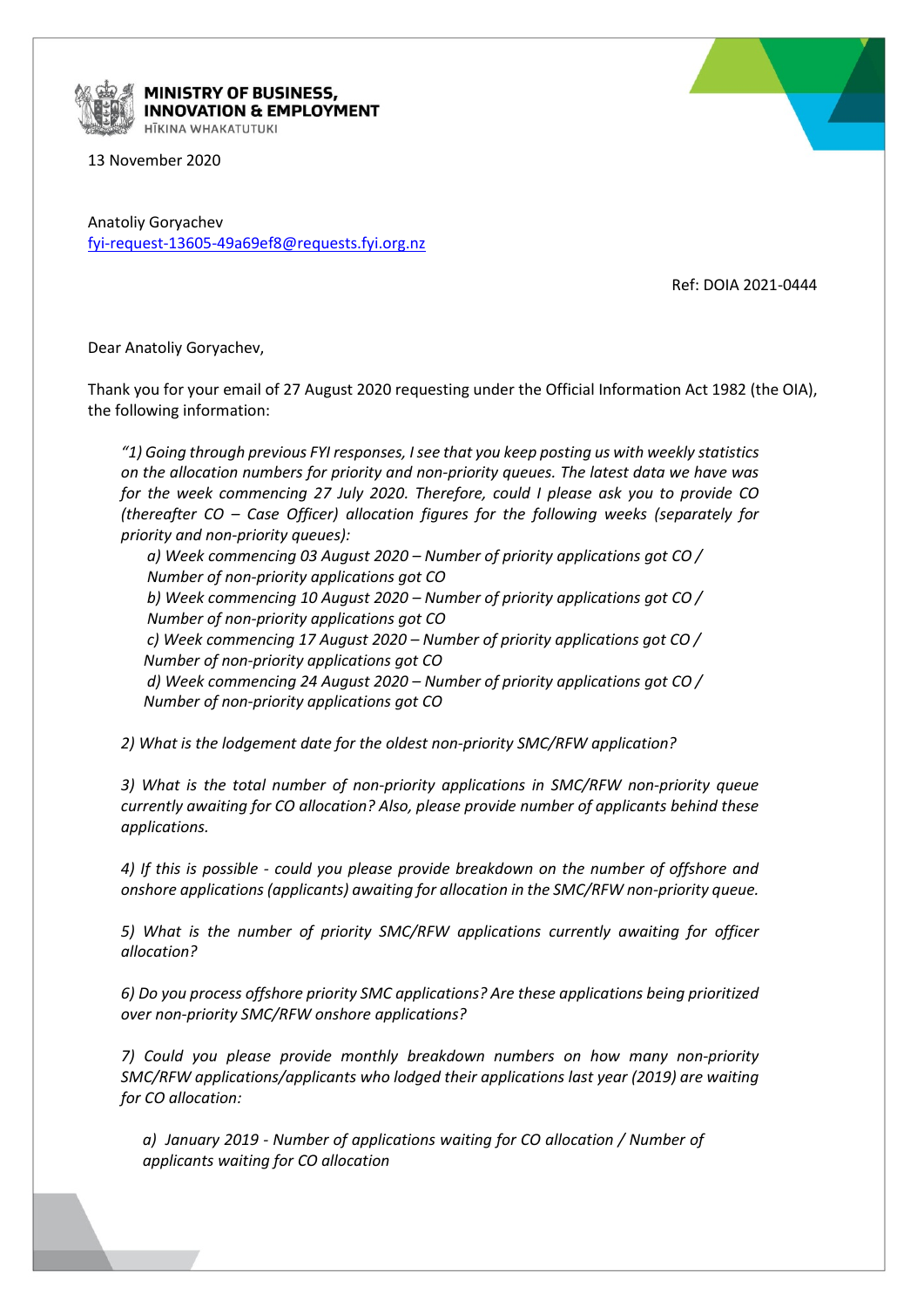*b) February 2019 - Number of applications waiting for CO allocation / Number of applicants waiting for CO allocation*

 *c) March 2019 - Number of applications waiting for CO allocation / Number of applicants waiting for CO allocation*

 *d) April 2019 - Number of applications waiting for CO allocation / Number of applicants waiting for CO allocation*

 *e) May 2019 - Number of applications waiting for CO allocation / Number of applicants waiting for CO allocation*

 *f) June 2019 - Number of applications waiting for CO allocation / Number of applicants waiting for CO allocation*

 *g) July 2019 - Number of applications waiting for CO allocation / Number of applicants waiting for CO allocation*

 *h) August 2019 - Number of applications waiting for CO allocation / Number of applicants waiting for CO allocation*

 *i) September 2019 - Number of applications waiting for CO allocation / Number of applicants waiting for CO allocation*

 *j) October 2019 - Number of applications waiting for CO allocation / Number of applicants waiting for CO allocation*

 *k) November 2019 - Number of applications waiting for CO allocation / Number of applicants waiting for CO allocation*

 *l) December 2019 - Number of applications waiting for CO allocation / Number of applicants waiting for CO allocation*

*8) When did Immigration New Zealand adopt the policy of application prioritisation and when it was first shared with broad public?* 

*9) What is the definition of "reasonable timeframe" for the SMC/RFW applications?* 

### **Our Response**

*Question 1: Going through previous FYI responses, I see that you keep posting us with weekly statistics on the allocation numbers for priority and non-priority queues. The latest data we have was for the week commencing 27 July 2020. Therefore, could I please ask you to provide CO (thereafter CO – Case Officer) allocation figures for the following weeks (separately for priority and non-priority queues):*

*a) Week commencing 03 August 2020 – Number of priority applications got CO / Number of nonpriority applications got CO*

*b) Week commencing 10 August 2020 – Number of priority applications got CO / Number of nonpriority applications got CO*

*c) Week commencing 17 August 2020 – Number of priority applications got CO / Number of nonpriority applications got CO*

*d) Week commencing 24 August 2020 – Number of priority applications got CO / Number of nonpriority applications got CO*

Please see table below which shows the number of Skilled Migrant Category (SMC) and Residence from Work (RFW) applications allocated to a case officer from the onshore priority and non-priority queues during the weeks you have requested:

| <b>Week Commencing Date</b> | <b>Priority Queue</b> | <b>Non Priority Queue</b> |
|-----------------------------|-----------------------|---------------------------|
| 03 August 2020              | 154                   | 48                        |
| 10 August 2020              | 168                   | 37                        |
| 17 August 2020              | 165                   |                           |
| 24 August 2020              | 116                   | 149                       |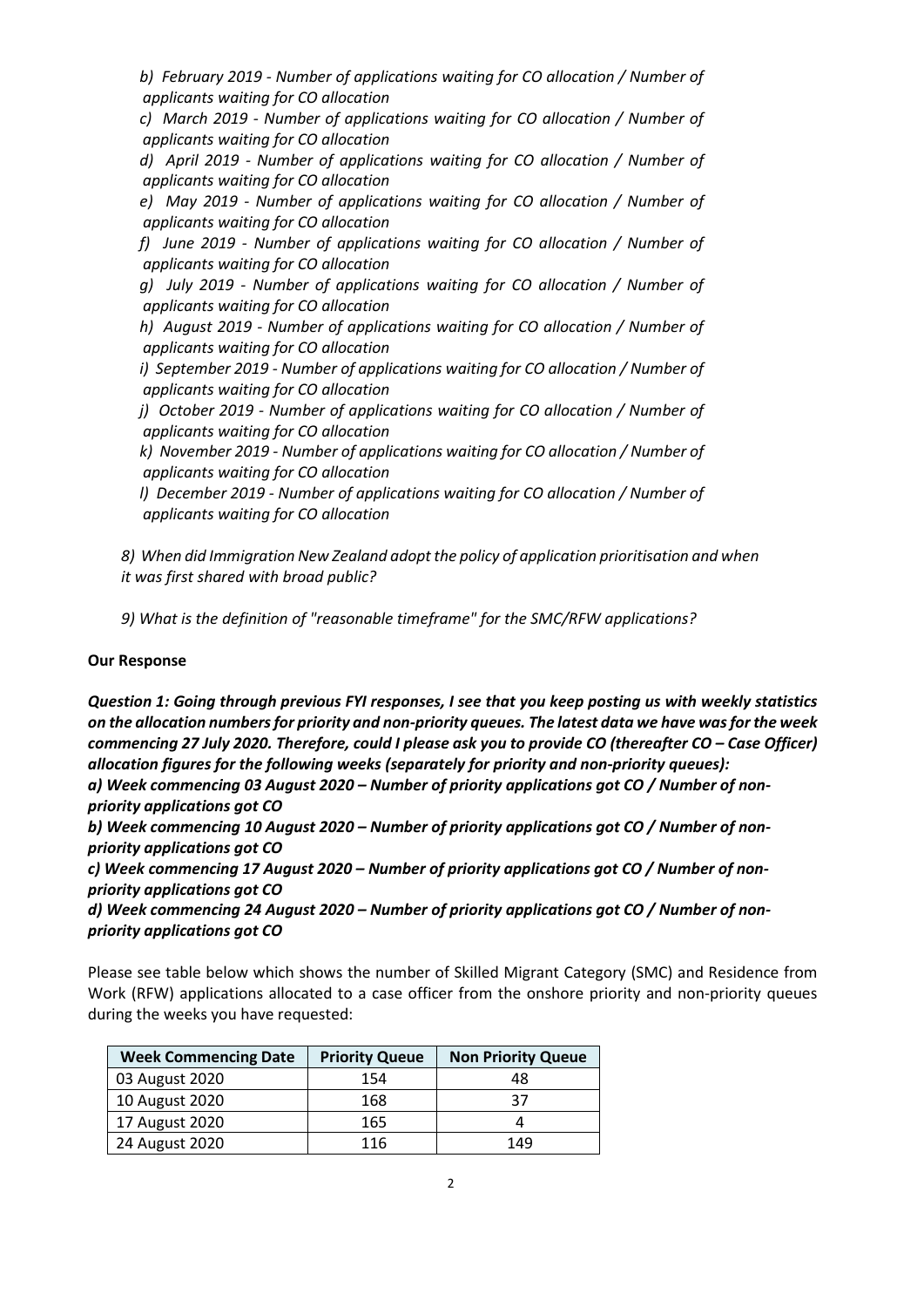## *Question 2: What is the minimum accepted date for an application in the non-priority SMC/RFW queue as at the most recent on-hand date?*

As at 9 November 2020, the oldest application accepted for processing in the onshore non-priority queue was accepted on 1 May 2019.

# *Question 3: What is the total number of non-priority applications in SMC/RFW non-priority queue currently awaiting for CO allocation? Also, please provide number of applicants behind these applications.*

As at 2 November 2020, there were 14,343 SMC and RFW applications on hand in the non-priority queue. Multiple people can be included in one visa application; the total number of individual people included in the non-priority queue is 31,645.

## *Question 4: If this is possible - could you please provide breakdown on the number of offshore and onshore applications (applicants) awaiting for allocation in the SMC/RFW non-priority queue.*

The table below shows the number of applications and applicants (principle and secondary) on hand in the non-priority queue as at 2 November 2020, broken down by the current location of the principle applicant (onshore/offshore) as at 2 November 2020:

| <b>Location of client</b> | <b>Number of applications</b> | <b>Number of people</b> |
|---------------------------|-------------------------------|-------------------------|
| In New Zealand            | 12.725                        | 27.164                  |
| Outside New Zealand       | 1.618                         | 4.481                   |

### *Question 5: How many applications are in the SMC/RFW priority queue as at the most recent on-hand date?*

As at 2 November 2020 there were 47 SMC and RFW applications on hand in the priority queue*.*

It should be noted that INZ is not currently processing visa applications from individuals who are offshore. This is because legally INZ is unable to grant visas to individuals who are unlikely to meet entry requirements to New Zealand.

## *Question 6: Do you process offshore priority SMC applications? Are these applications being prioritized over non-priority SMC/RFW onshore applications?*

Applications are processed in the order and manner of processing outlined in Immigration Instructions at A16.1. A16.1 details that first priority will be given to residence class visas where the applicant is in New Zealand. Within this, further prioritisation criteria will apply to applications under SMC and RFW with job offers where applicants have an hourly rate equivalent to or higher than twice the median wage; or applicants who hold current occupational registration where registration is required by immigration instructions.

Second priority will be given to residence class visa applications where the applicant is offshore (other than those that meet criteria for prioritisation above).

## *Question 7: As at the most recent on-hand date, for SMC/RFW applications accepted in each calendar month of 2019, how many applications and applicants remain in the non-priority queue?*

The table below shows the number of SMC and RFW applications, and applicants (principle and secondary) on hand in the onshore non-priority queue as at 2 November 2020 that were accepted for processing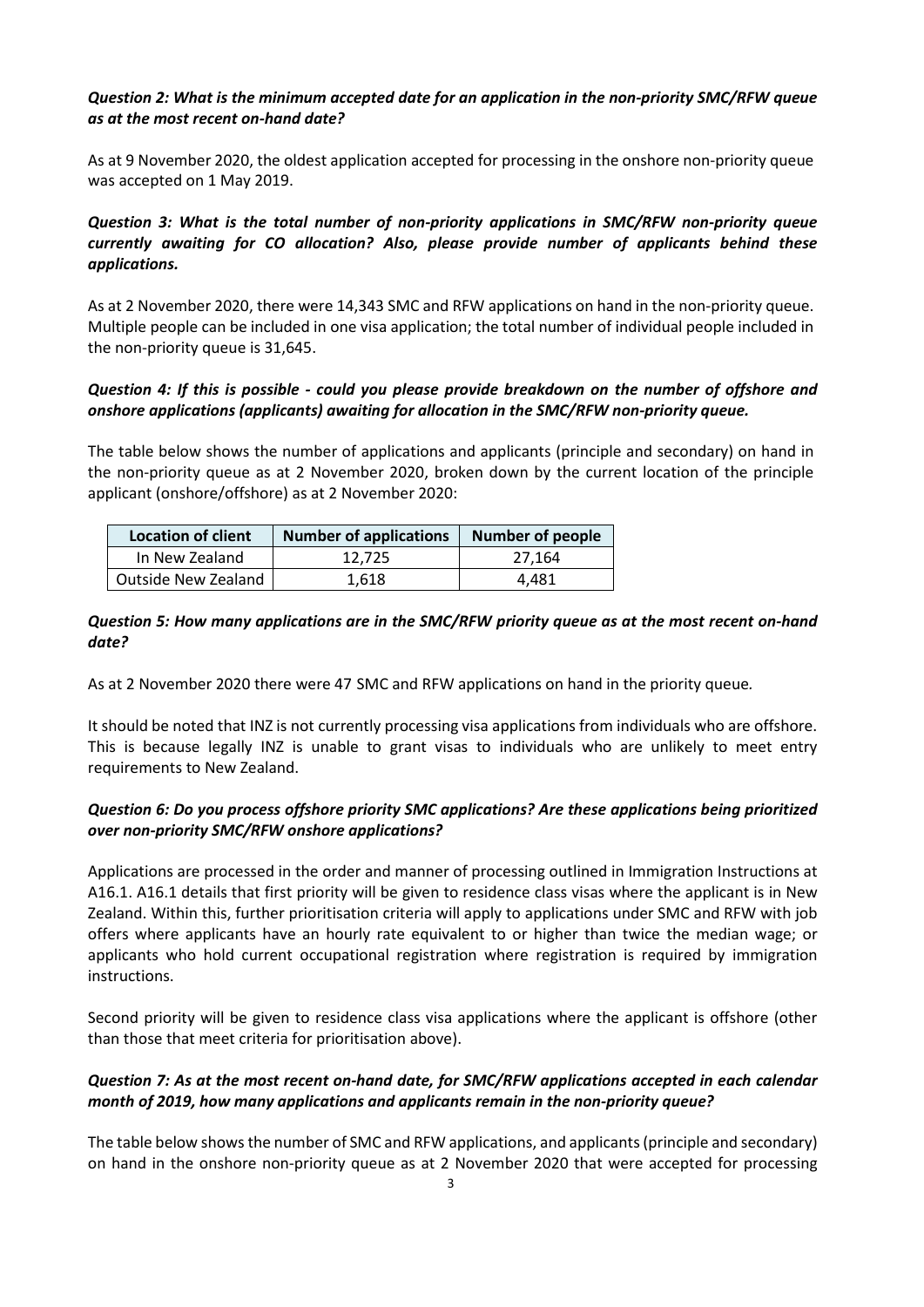during 2019 and are still awaiting allocation to an immigration officer. As noted in questions 2, all applications lodged on or before 1 May 2019, whether they are priority or non-priority, have been allocated to a case officer:

| <b>Month accepted</b> | <b>Number of applications</b> | <b>Number of applicants</b> |
|-----------------------|-------------------------------|-----------------------------|
| May                   | 417                           | 901                         |
| June                  | 564                           | 1,164                       |
| July                  | 940                           | 1,913                       |
| August                | 822                           | 1,730                       |
| September             | 758                           | 1,539                       |
| October               | 838                           | 1,801                       |
| November              | 925                           | 2,006                       |
| December              | 912                           | 2,003                       |

## *Question 8: When did Immigration New Zealand adopt the policy of application prioritisation and when it was first shared with broad public?*

Over the last couple of years, demand for the SMC and RFW sub-stream has risen significantly. This has resulted in longer decision times for applicants.

Since mid-2018, INZ has prioritised allocation of SMC and RFW applications where the principal applicant worked in an occupation requiring registration, was highly paid or applied under the Residence from Work – Talent (Accredited Employer) category.

To better manage the queue of residence applications going forward, in February 2020 INZ with the endorsement of the Minister of Immigration at the time, formalised the priority allocation of some SMC and RFW applications for highly paid applicants and applicants with current occupational registration (where registration is required by Immigration Instructions).

This allowed INZ to start allocating older, non-priority applications on a more consistent basis.

#### *Question 9: What is the definition of "reasonable timeframe" for the SMC/RFW applications?*

A reasonable timeframe is the amount of time which is necessary to undertake a certain task, as soon as circumstances permit. Applications that don't meet the criteria for prioritisation are allocated to an immigration officer in the order they are received as soon as circumstances permit.

Once an application is allocated, an immigration officer will then assess the application to check that the applicant and any family included can be granted a visa. Applicants will be contacted when an application has been allocated to an immigration officer, who will advise if any further information is required.

The time taken to assess an application can vary considerably. This depends on the quality of the supporting documents and whether we require further information or verification of the information provided.

Any updates in regards to the allocation of applications can be found via the following link: [www.immigration.govt.nz/about-us/media-centre/news-notifications/how-we-prioritise-resident-visa](http://www.immigration.govt.nz/about-us/media-centre/news-notifications/how-we-prioritise-resident-visa-applications/smc-and-rfw-timeframe-information)[applications/smc-and-rfw-timeframe-information](http://www.immigration.govt.nz/about-us/media-centre/news-notifications/how-we-prioritise-resident-visa-applications/smc-and-rfw-timeframe-information)

You have the right to seek an investigation and review by the Ombudsman of the decision to refuse parts of your request. Information about how to make a complaint is available at www.ombudsman.parliament.nz or freephone 0800 802 602.